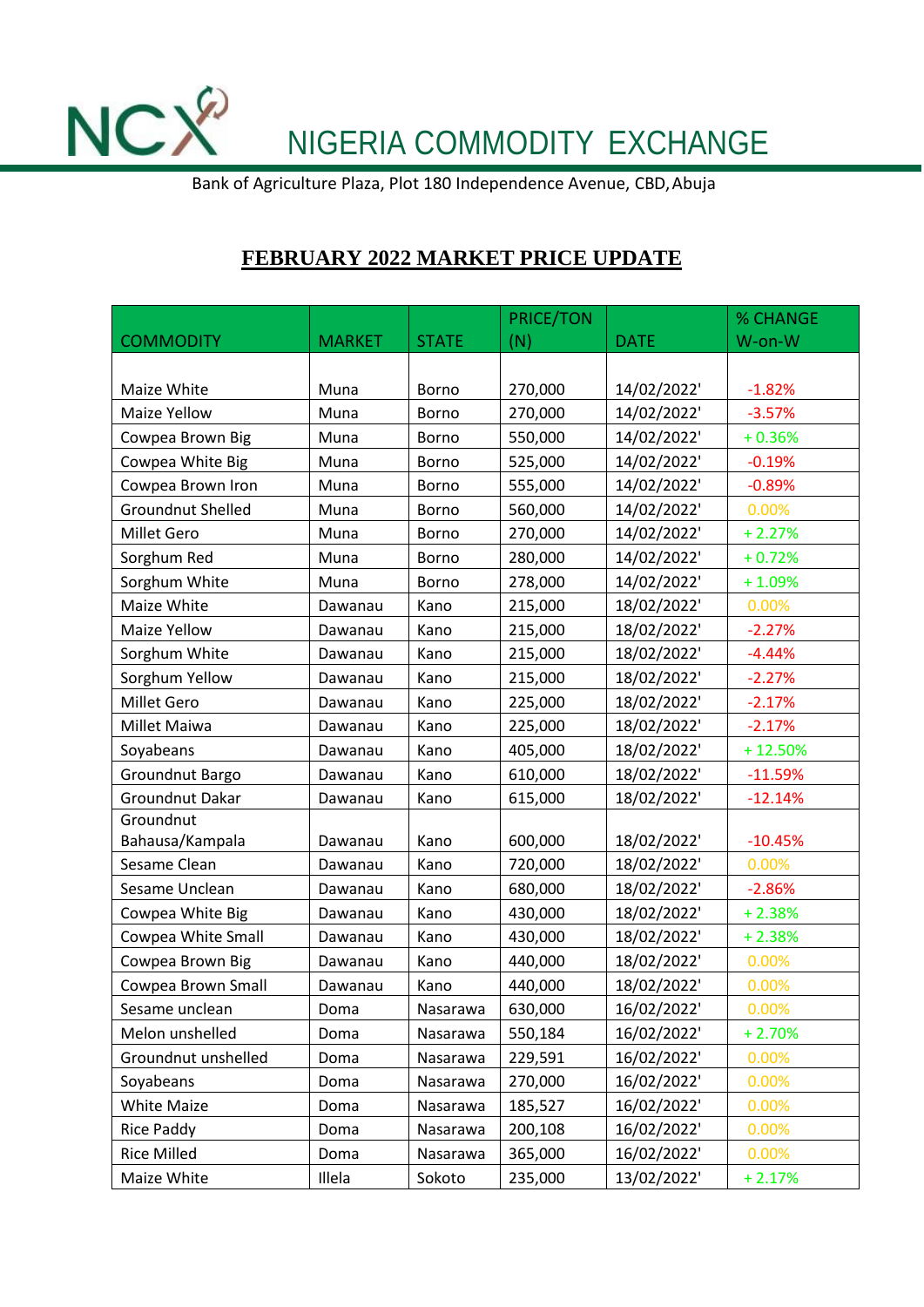| Maize Yellow               | Illela    | Sokoto | 235,000 | 13/02/2022' | $+2.17%$ |
|----------------------------|-----------|--------|---------|-------------|----------|
| Sorghum Red                | Illela    | Sokoto | 235,000 | 13/02/2022' | $+2.17%$ |
| Sorghum White              | Illela    | Sokoto | 235,000 | 13/02/2022' | $+2.17%$ |
| <b>Millet Gero</b>         | Illela    | Sokoto | 230,000 | 13/02/2022' | $-4.17%$ |
| Millet Maiwa               | Illela    | Sokoto | 230,000 | 13/02/2022' | $-4.17%$ |
| Soyabeans                  | Illela    | Sokoto | 380,000 | 13/02/2022' | $+2.70%$ |
| <b>Groundnut Shelled</b>   | Illela    | Sokoto | 645,000 | 13/02/2022' | $+0.78%$ |
| Cowpea White Small         | Illela    | Sokoto | 475,000 | 13/02/2022' | $+2.15%$ |
| Maize White                | Saminaka  | Kaduna | 188,400 | 16/02/2022' | $-2.38%$ |
| Maize Yellow               | Saminaka  | Kaduna | 192,000 | 16/02/2022' | $-2.04%$ |
| Sorghum Red                | Saminaka  | Kaduna | 192,000 | 16/02/2022' | $-1.03%$ |
| Sorghum White              | Saminaka  | Kaduna | 194,000 | 16/02/2022' | $-2.02%$ |
| <b>Rice Paddy</b>          | Saminaka  | Kaduna | 162,000 | 16/02/2022' | 0.00%    |
| <b>Rice Miled</b>          | Saminaka  | Kaduna | 416,000 | 16/02/2022' | $-1.89%$ |
| <b>Groundnut Unshelled</b> | Saminaka  | Kaduna | 168,000 | 16/02/2022' | $+5.00%$ |
| Cowpea White-Big           | Saminaka  | Kaduna | 368,000 | 16/02/2022' | $-2.65%$ |
| Cowpea Brown-Big           | Saminaka  | Kaduna | 388,000 | 16/02/2022' | $+0.52%$ |
| Soyabean                   | Saminaka  | Kaduna | 338,000 | 16/02/2022' | $-1.46%$ |
| Maize White                | Kantudu   | Gombe  | 190,000 | 16/02/2022' | 0.00%    |
| Maize Yellow               | Kantudu   | Gombe  | 190,000 | 16/02/2022' | 0.00%    |
| <b>Rice Paddy</b>          | Kantudu   | Gombe  | 170,000 | 16/02/2022' | 0.00%    |
| Rice Milled - Jamila       | Kantudu   | Gombe  | 430,000 | 16/02/2022' | 0.00%    |
| Rice Milled - Normal       | Kantudu   | Gombe  | 390,000 | 16/02/2022' | 0.00%    |
| Sorghum White              | Kantudu   | Gombe  | 180,000 | 16/02/2022' | 0.00%    |
| Sorghum Red                | Kantudu   | Gombe  | 180,000 | 16/02/2022' | 0.00%    |
| <b>Millet Gero</b>         | Kantudu   | Gombe  | 200,000 | 16/02/2022' | 0.00%    |
| Millet Maiwa               | Kantudu   | Gombe  | 230,000 | 16/02/2022' | 0.00%    |
| Soyabeans                  | Kantudu   | Gombe  | 370,000 | 16/02/2022' | 0.00%    |
| Cowpea White Iron          | Kantudu   | Gombe  | 390,000 | 16/02/2022' | 0.00%    |
| Cowpea Brown Iron          | Kantudu   | Gombe  | 440,000 | 16/02/2022' | 0.00%    |
| Cowpea Honey               | Kantudu   | Gombe  | 440,000 | 16/02/2022' | 0.00%    |
| Cowpea Normal              | Kantudu   | Gombe  | 350,000 | 16/02/2022' | 0.00%    |
| Groundnut Kampala          | Kantudu   | Gombe  | 550,000 | 16/02/2022' | 0.00%    |
| Groundnut Yakasa           | Kantudu   | Gombe  | 400,000 | 16/02/2022' | 0.00%    |
| Groundnut Konkoso          | Kantudu   | Gombe  | 550,000 | 16/02/2022' | 0.00%    |
| <b>Bambara Nut</b>         | Kantudu   | Gombe  | 570,000 | 16/02/2022' | 0.00%    |
| Sesame Cleaned             | Kantudu   | Gombe  | 550,000 | 16/02/2022' | 0.00%    |
| Maize White                | Mutum Biu | Taraba | 199,900 | 10/02/2021' | 0.00%    |
| Maize Yellow               | Mutum Biu | Taraba | 204,300 | 10/02/2021' | 0.00%    |
| Sorghum Red                | Mutum Biu | Taraba | 209,700 | 10/02/2021' | 0.00%    |
| Soyabeans                  | Mutum Biu | Taraba | 349,700 | 10/02/2021' | 0.00%    |
| Groundnut Shelled          | Mutum Biu | Taraba | 539,500 | 10/02/2021' | 0.00%    |
| Melon Unshelled            | Mutum Biu | Taraba | 494,400 | 10/02/2021' | 0.00%    |
| <b>Rice Paddy</b>          | Mutum Biu | Taraba | 154,500 | 10/02/2021' | 0.00%    |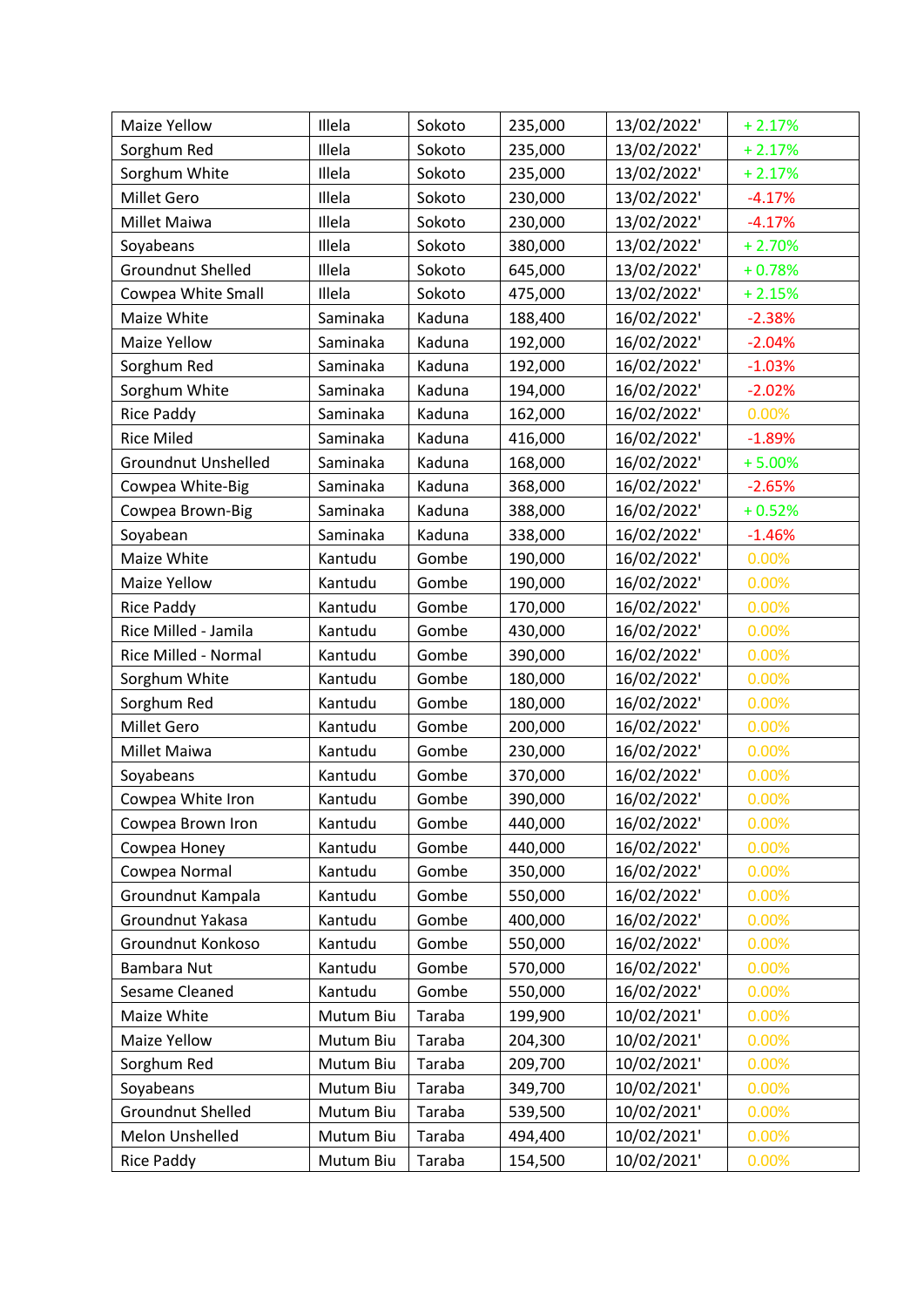| Sesame Clean                      | Mutum Biu | Taraba  | 499,900 | 10/02/2021' | 0.00%    |
|-----------------------------------|-----------|---------|---------|-------------|----------|
| Millet Gero                       | Mutum Biu | Taraba  | 224,500 | 10/02/2021' | 0.00%    |
| Cowpea White Big                  | Mutum Biu | Taraba  | 419,900 | 10/02/2021' | 0.00%    |
| Cowpea White Iron                 | Mutum Biu | Taraba  | 429,600 | 10/02/2021' | 0.00%    |
| Cowpea Brown                      | Mutum Biu | Taraba  | 444,600 | 10/02/2021' | 0.00%    |
| Maize White                       | Mangu     | Plateau | 178,000 | 18/02/2022' | $-4.81%$ |
| Maize Yellow                      | Mangu     | Plateau | 186,000 | 18/02/2022' | $-6.06%$ |
| Sorghum White                     | Mangu     | Plateau | 326,000 | 18/02/2022' | 0.00%    |
| Sorghum Red                       | Mangu     | Plateau | 330,000 | 18/02/2022' | 0.00%    |
| Millet Gero                       | Mangu     | Plateau | 320,000 | 18/02/2022' | $-3.03%$ |
| Millet Maiwa                      | Mangu     | Plateau | 334,000 | 18/02/2022' | $-2.91%$ |
| Soyabeans                         | Mangu     | Plateau | 480,000 | 18/02/2022' | $-3.23%$ |
| Popcorn                           | Mangu     | Plateau | 346,000 | 18/02/2022' | $-1.14%$ |
| <b>Groundnut Red</b>              | Mangu     | Plateau | 700,000 | 18/02/2022' | $-0.85%$ |
| Groundnut                         |           |         |         |             |          |
| Maizane/Kampala                   | Mangu     | Plateau | 728,000 | 18/02/2022' | 0.00%    |
| Cowpea White Big                  | Mangu     | Plateau | 668,000 | 18/02/2022' | 0.00%    |
| <b>Rice Milled</b>                | Mangu     | Plateau | 630,000 | 18/02/2022' | 0.00%    |
| Bambara Nut                       | Mangu     | Plateau | 830,000 | 18/02/2022' | 0.00%    |
| Maize White                       | Mile '12' | Lagos   | 270,000 | 18/02/2022' | 0.00%    |
| Maize Yellow                      | Mile '12' | Lagos   | 270,000 | 18/02/2022' | 0.00%    |
| Sorghum Red                       | Mile '12' | Lagos   | 280,000 | 18/02/2022' | 0.00%    |
| Sorghum White                     | Mile '12' | Lagos   | 280,000 | 18/02/2022' | 0.00%    |
| Millet/Maiwa                      | Mile '12' | Lagos   | 260,000 | 18/02/2022' | 0.00%    |
| Millet/Gero                       | Mile '12' | Lagos   | 280,000 | 18/02/2022' | 0.00%    |
| Groundnut Red                     | Mile '12' | Lagos   | 670,000 | 18/02/2022' | $+3.08%$ |
| Groundnut (Campala)               | Mile '12' | Lagos   | 670,000 | 18/02/2022' | $+3.08%$ |
| Cowpea Brown Oloyin               |           |         |         |             |          |
| (Niger)                           | Mile '12' | Lagos   | 560,000 | 18/02/2022' | $+1.82%$ |
| Cowpea Brown Oloyin               |           |         |         |             |          |
| (Maiduguri)<br>Cowpea Brown Olotu | Mile '12' | Lagos   | 710,000 | 18/02/2022' | $-1.39%$ |
| (Maiduguri)                       | Mile '12' | Lagos   | 730,000 | 18/02/2022' | 0.00%    |
| Cowpea Brown Olotu                |           |         |         |             |          |
| (Niger)                           | Mile '12' | Lagos   | 565,000 | 18/02/2022' | $+2.73%$ |
| Cowpea White (Gombe)              | Mile '12' | Lagos   | 570,000 | 18/02/2022' | 0.00%    |
| Soyabeans                         | Mile '12' | Lagos   | 400,000 | 18/02/2022' | 0.00%    |
| <b>Rice Milled Mass</b>           | Abakaliki | Ebonyi  | 420,000 | 18/02/2022' | 0.00%    |
| Rice Milled R8/306                | Abakaliki | Ebonyi  | 400,000 | 18/02/2022' | 0.00%    |
| Rice Milled R5                    | Abakaliki | Ebonyi  | 380,000 | 18/02/2022' | 0.00%    |
| Rice Paddy (Ogoja)                | Abakaliki | Ebonyi  | 293,333 | 18/02/2022' | 0.00%    |
| Rice Paddy (Ikwo)                 | Abakaliki | Ebonyi  | 266,666 | 18/02/2022' | $-2.44%$ |
| Rice Paddy (Sokoto)               | Abakaliki | Ebonyi  | 206,666 | 18/02/2022' | $+6.90%$ |
| Rice Paddy (Benue)                | Abakaliki | Ebonyi  | 276,470 | 18/02/2022' | $+2.17%$ |
| Rice Paddy (Yola)                 | Abakaliki | Ebonyi  | 213,333 | 18/02/2022' | $+6.67%$ |
| Rice Paddy (Adamawa)              | Abakaliki | Ebonyi  | 220,000 | 18/02/2022' | $+6.45%$ |